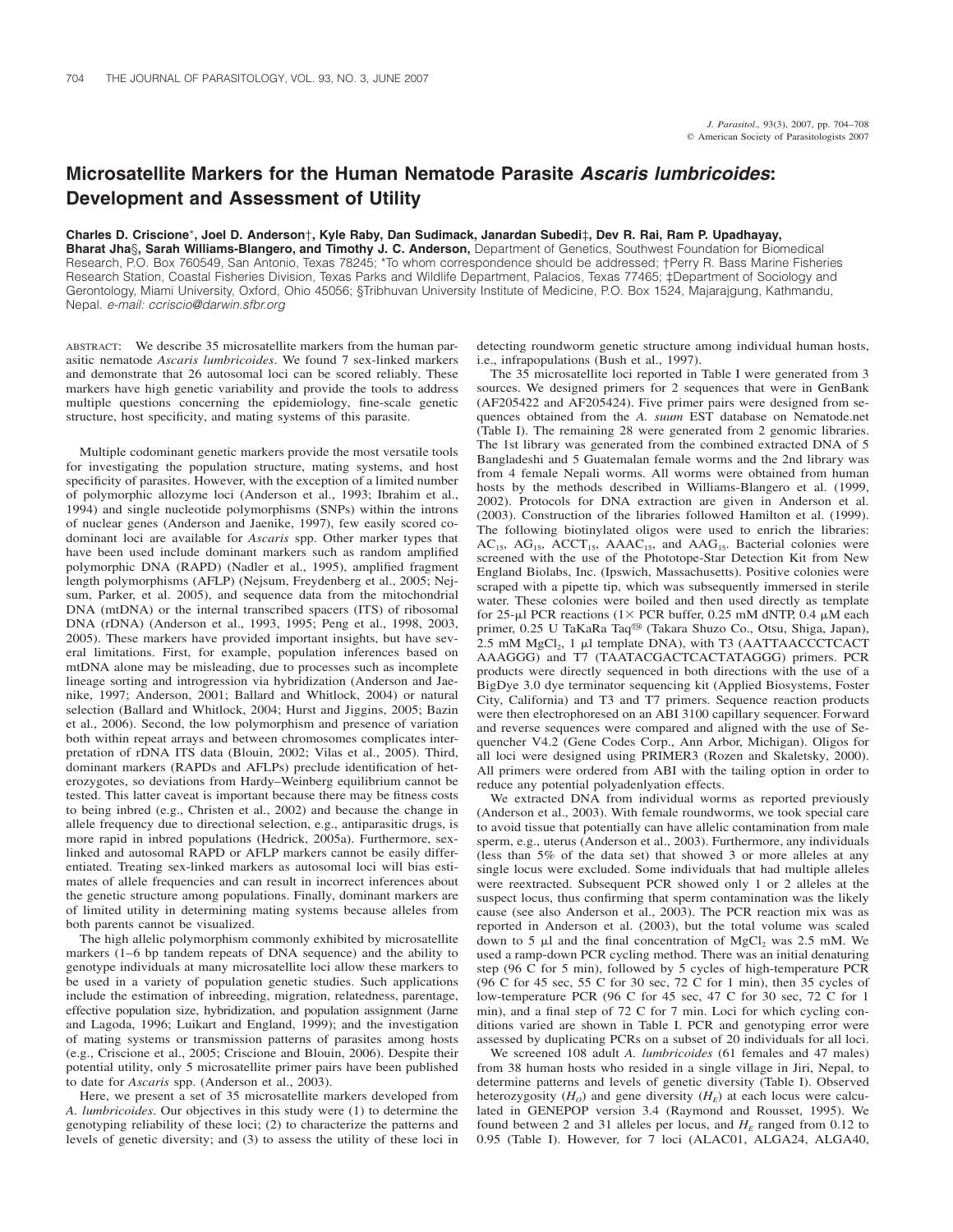

FIGURE 1. *F<sub>IS</sub>* for each locus. Negative values indicate heterozygous excess. Positive values indicate homozygous excess. Significance from Hardy–Weinberg equilibrium was determined by permutations of alleles among individuals  $(*0.05 \ge P > 0.01, **0.01 \ge P > 0.001, **0.001$  $\geq$  *P*). Inset shows sex-linked loci.

L010, L013, AF205422, and AF205424), the number of alleles is not the true total. Microsatellite stutter for these 7 loci increased in the larger alleles. Therefore, we binned large alleles into a single class for these loci to avoid ambiguity in scoring. PCRs on the duplicate samples always produced the same peaks except for locus AF205424, where the large allele peak heights varied and sometimes failed between duplicates. Therefore, we expected that AF205424 would have an elevated  $F_{IS}$  as a result of large allele dropout. In addition, ALAC14 displayed an unusual pattern, where rare alleles were present as homozygotes or with other rare alleles as heterozygotes, but almost never with the single predominate allele (frequency  $= 0.92$ ). Thus, we also expected an elevated  $F_{IS}$  with ALAC 14.

We calculated the Weir and Cockerham (1984) estimator of  $F_{IS}$  for each locus with the use of SPAGEDI V1.2 (Hardy and Vekemans, 2002). Positive values of  $F_{IS}$  indicate an excess of homozygotes, whereas negative values indicate an excess of heterozygotes from that expected under Hardy–Weinberg equilibrium. We tested for deviations from 0, i.e., a test of Hardy–Weinberg equilibrium, at each locus (and for the multilocus estimate) by randomizing alleles among individuals 20,000 times (Fig. 1). We concluded that 7 loci (ALAC06, ALAC10, ALAC13, ALGA03, ALGA24, ALGA40, and ALTN03) were sex linked because these loci were homozygous in all males ( $F_{IS} = 1$ ), but did not deviate from Hardy–Weinberg equilibrium in female worms (Fig. 1). If sperm contamination was a problem, we would expect that females would be more heterozygous, i.e., have lower  $F_{IS}$ , than males across the autosomal loci. However, males had lower  $F_{IS}$  in 18 of the 28 autosomal loci, which was not significant (sign test,  $P = 0.186$ ) (data not shown). Of the 28 autosomal loci when males and females were pooled, 8 showed significant ( $P \le 0.05$ ) heterozygote deficit (Fig. 1). However, only ALAC14 and AF205424 remained significant after sequential Bonferroni correction for multiple testing (Rice, 1989). Furthermore, these were the only 2 autosomal loci to produce significant within host values of  $F_{IS}$  in a hierarchical analysis (see below) after sequential Bonferroni correction (data not shown). These results confirmed our a priori expectations that both ALAC 14 and AF205424 would deviate from Hardy–Weinberg equilibrium. Therefore, we considered these 2 loci as outliers and excluded them from all subsequent analyses. In the case of ALAC14, we cannot discriminate between different possible explanations of this pattern, e.g., null alleles, presence of a duplicated locus, or selection; however, it is clear that the  $F_{IS}$  of this locus falls well outside the range of values reported for the remaining autosomal loci (Fig. 1). The elevated  $F_{IS}$  at locus AF205424 appeared to result from large allele dropout and/or null alleles. The multilocus estimate of  $F_{IS}$  based on 26 autosomal loci (excludes

ALAC14 and AF205424) was 0.047, demonstrating significant heterozygote deficit ( $P < 0.0001$ ).

The heterozygote deficit detected could result from nonrandom mating within hosts, and/or subdivision between parasites from different hosts, i.e., Wahlund effects. We used a hierarchical analysis of genetic structure (Weir and Cockerham, 1984) to differentiate between these explanations (Table II). For this analysis, we excluded hosts with fewer than 4 genotyped worms, reducing the data set to 66 roundworms from 7 people. We measured both  $F_{IS}$  (average within hosts) and  $F_{ST}$  (a measure of genetic differentiation among nematode infrapopulations) with the use of FSTAT V2.9.3 (Goudet, 1995). We tested the significance of the average  $F_{IS}$  within hosts with the use of 15,000 permutations of alleles among roundworms within hosts. We tested the significance of  $F_{ST}$  by the *G*-based test (Goudet et al., 1996) with 15,000 permutations of individual parasites among hosts. We also determined if the average relatedness (*R*) (Queller and Goodnight, 1989) among individual roundworms within hosts was significantly different from that expected with random parasite recruitment. For this test, we permuted individuals among hosts 10,000 times with the use of the program SPAGEDI V1.2. We found no significant deviations from Hardy–Weinberg equilibrium within hosts, although there was significant structure among hosts  $(F_{ST})$  $> 0$ , Table II). These results indicate that the overall  $F_{IS}$  observed in our original analysis is caused by the admixture of parasite populations from separate infrapopulations, i.e., a Wahlund effect, rather than nonrandom mating within hosts. Note that the overall  $F_{IS}$  (0.047) estimated from the full data set above is approximately equivalent to the  $F_{IT}$ (0.041) of this hierarchical analysis, thus confirming that the reduced data set for the hierarchical analysis (66 worms) is representative of the full data that had 108 worms. Furthermore, the average relatedness of roundworms within hosts was greater than expected from a random recruitment of parasites among hosts (Table II). These patterns indicate that hosts may be sampling different source populations of parasites. Thus, the loci we developed appear to be useful in detecting fine scale patterns of genetic structure and parasite transmission.

We tested for genotypic disequilibrium between pairs of loci with the use of GENEPOP (Markov chain parameters: 5,000 dememorizations; 5,000 batches; 5,000 iterations) and used a sequential Bonferroni method to correct for multiple tests. We carried out genotypic disequilibrium tests for the 26 autosomal loci (excluding ALAC14 and AF205424) with combined males and females. We also did these tests with just females across all 33 loci (excluding ALAC14 and AF205424) so as to include the sex-linked loci. After sequential Bonferroni, there were no significant associations between pairs of loci.

Of the 35 microsatellite loci we developed for *A. lumbricoides* (Table I), 2 (AF205424 and ALAC14) are not likely to be useful in future studies. The utility of L021 may also be limited because it has only 2 alleles with a frequency of 0.94 for the common allele. The remaining loci all have substantial genetic variation and, therefore, will be useful for population genetic studies. Preliminary tests (data not shown) also show that all loci will amplify in roundworms obtained from pigs. We note that many of the loci also showed allelic variation due to indels, thus indicating that strict stepwise mutation models are not appropriate for these loci. Caution is needed when comparing levels of microsatellite genetic diversity among species because of differences in isolation protocols and repeat array length of the loci. However, the levels of gene diversity we find in *A. lumbricoides* are similar to that reported in a handful of other parasitic nematodes of animals (reviewed in Johnson et al., 2006). Microsatellites from trichostrongylid nematodes are frequently associated with a  $\sim$ 150-bp repeat element (TcREP-class of repeats) (Grillo et al., 2006; Johnson et al., 2006). We searched our library of clone sequences for homology to the TcREP repeat, but found no BLAST matches.

An interesting result from our microsatellite development was the finding of 7 sex-linked markers. These markers may be useful to help identify the sex of larvae or immature worms. It is noteworthy that *A. suum* has 19 autosomes and  $5X$  chromosomes  $(2n = 38A + 10X)$  in females,  $38A + 5X$  in males) (Muller and Tobler, 2000). Thus, sexlinked markers should account for  $\sim$ 21% of the genome (assuming all chromosomes are of equal length). In accordance with this estimate, 20% (7 of 35) of our developed markers were sex linked. Interestingly, Johnson et al. (2006) found 3 of 21 (14%) sex-linked microsatellites from *Trichostrongylus tenuis*, which is assumed to have XO sex determination. If similar proportions (14–20%) of dominant markers are lo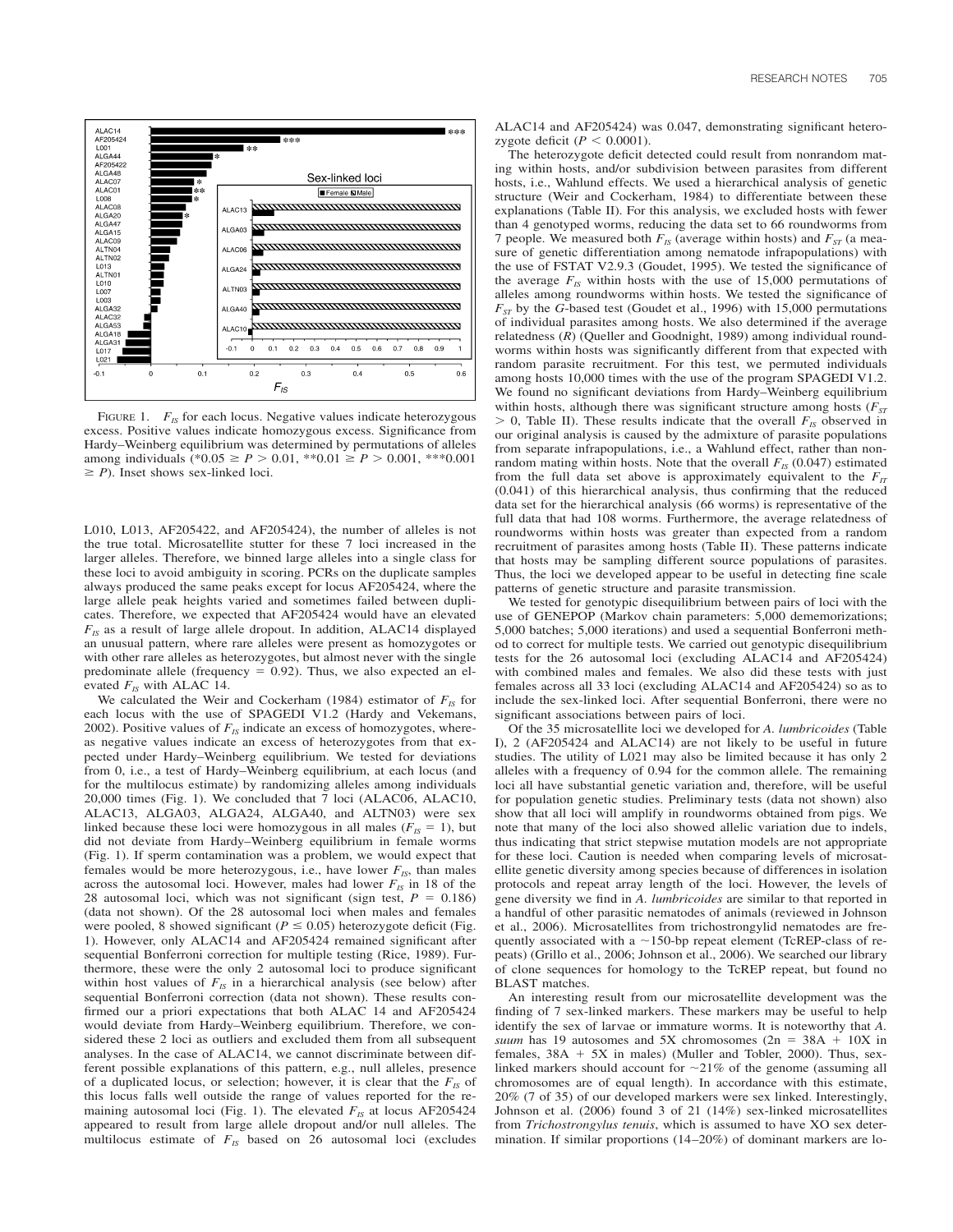TABLE I. Microsatellite information and measures of genetic diversity ( $H_o$ , observed heterozygosity;  $H_E$ , gene diversity) from 61 female and 47 male *Ascaris lumbricoides.* Sex-linked markers are in bold.

| Locus               | GenBank accession       | Primers*                                                              | Clone<br>size (bp) | Motif        | Number of<br>alleles | H <sub>o</sub> | $H_E$ |
|---------------------|-------------------------|-----------------------------------------------------------------------|--------------------|--------------|----------------------|----------------|-------|
| ALAC01              | DQ988845                | FTGCCGGAATTTTATCTTCAA                                                 | 246                | (AC)n        | 26¶                  | 0.870          | 0.945 |
| $ALAC06$ †‡         | DQ988846                | TGATCGACTGTCTATGCAAACC<br>PAAAAACATGTGGCTTTGAAT                       | 185                | (GT)n        | 5                    | 0.328          | 0.345 |
| ALAC07              | DQ988847                | GTCAGTGGTATAGGGCACAT<br>PAATCGTGTTCTTTGAAGTGG<br>AACACGCTGAAATTGAAACT | 233                | (GT)n        | 18                   | 0.759          | 0.828 |
| ALAC08‡§            | DQ988848                | VCATTAATTGCAAAGCACAGA<br>CGATTTTGCTGGCTATAGTT                         | 312                | (AC)n        | 25                   | 0.759          | 0.814 |
| ALAC09              | DQ988849                | <sup>V</sup> TGCAAATTTTACTATTTTAGCGTTT<br>GATAATTTCATGCCCTACTTGAG     | 200                | (GT)n        | 14                   | 0.731          | 0.770 |
| $ALAC10$ †          | DQ988850                | FAGATTACGATGTGGCTGACT<br>CGGAACAAATACAAATCCTC                         | 128                | (AC)n        | 5                    | 0.508          | 0.499 |
| $ALAC13\dagger$     | DQ988851                | FCTGCAGTCGCGAAAAAGAA<br>TGAAATTCTGTTTCATTCTCAAAA                      | 139                | (GT)n        | 9                    | 0.656          | 0.731 |
| ALAC14              | DQ988852                | PACTGAGCAAGGATGCATGTG<br>CAAATGCGAATATGCATGAAA                        | 143                | (AC)n        | 6                    | 0.065          | 0.150 |
| ALAC32              | DQ988853                | FAACGCTGCCACACCAGTATC<br>ACCTGCGCACATCAAGAC                           | 129                | (GT)n        | 20                   | 0.833          | 0.823 |
| $ALGA03$ †          | DQ988854                | VGCGTGAATGGATCATATTTC<br>CGATAATGCAGATTTGTTGA                         | 196                | (TC)n        | 12                   | 0.639          | 0.677 |
| $ALGA15\frac{1}{2}$ | DQ988855                | FTTGGATGTTCTCATCTCATCTC<br>ATGAGGAGYCATCACATTTT                       | 306                | (GA)n        | 15                   | 0.824          | 0.873 |
| ALGA18              | DQ988856                | <b>PGATGCTGAGGAACAACAGAA</b><br>TTTCAAGAAGAAGGAAAGTGG                 | 225                | (GA)n        | 9                    | 0.157          | 0.151 |
| ALGA <sub>20</sub>  | DQ988857                | FATTGTTCCGTTGCTGGAAAG<br>TATACCCACCCTTTCGCCTA                         | 234                | (GA)n        | 31                   | 0.880          | 0.937 |
| $ALGA24\dagger$     | DQ988858                | FCGAATCAGAGAATGTTTAGCAA<br>AAATGGTKGAATGTGAGAATTT                     | 206                | (TC)n        | 19¶                  | 0.885          | 0.919 |
| ALGA31              | DQ988859                | PCGCTTTCTTTTAATAACGCATA<br>TGATGCATAAAAAGAAGTGATT                     | 297                | (TC)n        | 16                   | 0.852          | 0.813 |
| ALGA32              | DQ988860                | <sup>V</sup> CGTTCGCTCTAAAGAAATCA<br>AAAATAAACAACAGCCTTCCA            | 184                | (TC)n        | 23                   | 0.889          | 0.900 |
| ALGA40†‡            | DQ988861                | NAATTGCATCAAATCCTGACA<br>TATTGGTGAGAAGGCGCAAG                         | 283                | (GA)n        | 12%                  | 0.705          | 0.728 |
| ALGA44              | DQ988862                | PGCTGGAGACGCAACTAGATA<br>CAACCAATTTTTGCAGATCA                         | 220                | (GA)n        | 9                    | 0.639          | 0.725 |
| ALGA47‡             | DO988863                | NAAGTTGGGCTATTTTCCACA<br>AAACGACAATGAACGGAAAT                         | 171                | (GA)n        | 20                   | 0.843          | 0.896 |
| ALGA48              | DQ988864                | NAGAAATTTTCCAACCGTTTTT<br>TTGTGTTGGTTCCTCATTTG                        | 218                | (CT)n(CA)n   | 12                   | 0.667          | 0.746 |
| ALGA53              | DQ988865                | FGCGTTGACTAACATAGAGAAAT<br>TGTGAGAATTAATGGGTTGC                       | 217                | (GA)n        | 17                   | 0.324          | 0.320 |
| $ALTN01\ddagger$    | DQ988866                | PCGTGACACTCAGACAAATCA<br>TGTTAATTCGATGAAAATGC                         | 240                | $(CAAA)$ n   | 15                   | 0.796          | 0.816 |
| ALTN02              | DQ988867                | NCAAAACGGCACTATGAAAA<br>ATATCGATTGGCTCATCAAC                          | 249                | (TTTG)n      | 10                   | 0.546          | 0.566 |
| ALTN03†             | DQ988868                | NTACCACTGAGCAGTCGCATC<br>TACTATTCCGGGGATTGCAT                         | 270                | (AC)n(AAAC)n | 14                   | 0.787          | 0.815 |
| ALTN04              | DQ988869                | NTAATTAGTGACAGCCGGAGT<br>TTGGTCGCAAGAGTTAGAAT                         | 193                | (TTTG)n      | 13                   | 0.722          | 0.750 |
| L007                | DQ988870                | PTAAAAATCAATGCATCAACG<br>AGAGTTTGCATCGAATTTGT                         | 183                | (AC)n        | 10                   | 0.713          | 0.726 |
| $L008 \ddagger \$   | DQ988871                | PGAGCAGCAATGTTCACTGTA<br>TGGAAAAATATCACGGAAGT                         | 228                | (TC)n        | 19                   | 0.769          | 0.834 |
| L <sub>010</sub>    | DQ988872                | NAACGTAATTTTCATGCTGCT<br>AGGACTTGTTTTGACAGTGG                         | 222                | (GA)n        | 19¶                  | 0.870          | 0.892 |
| $LOO1-est$          | CB101754 (kl60g02.y1) # | <sup>V</sup> TTCACAGTTGCTGTTTCTTG<br>AGAGAACGTTTCTTATTTCAGC           | 99                 | (TA)n        | 5                    | 0.417          | 0.507 |
| $L003-est\ddagger\$ | BQ380931 (kk25a05.y1) # | <sup>V</sup> CGACATTTGTCTCTTCGTTT<br>CTCGACACCACATACATCAA             | 99                 | (TA)n        | 4                    | 0.296          | 0.302 |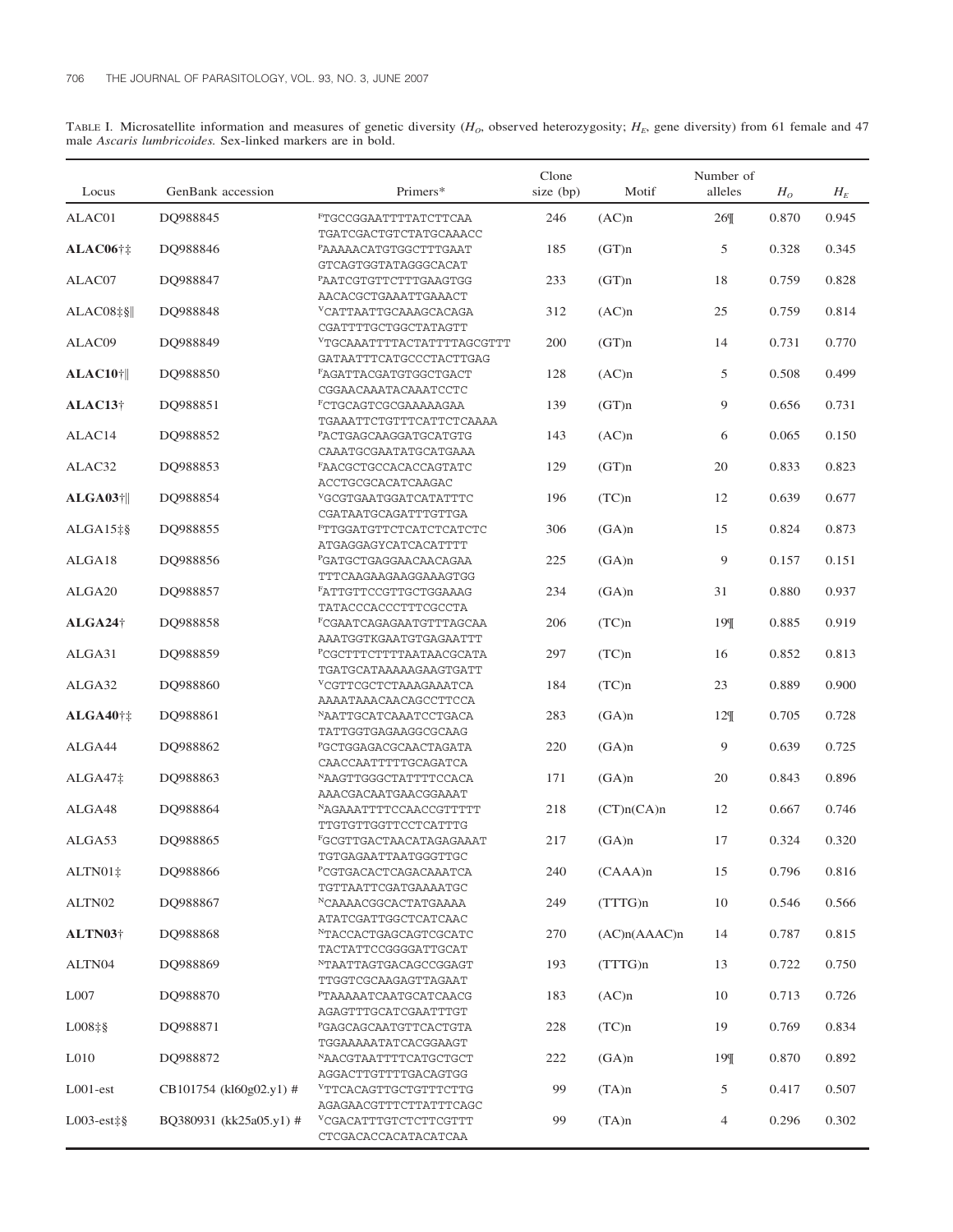TABLE I. Continued.

| Locus        | GenBank accession         | Primers*                                                 | Clone<br>size (bp) | Motif   | Number of<br>alleles | $H_0$ | $H_E$ |
|--------------|---------------------------|----------------------------------------------------------|--------------------|---------|----------------------|-------|-------|
| $L013-est\$  | BM033372 (kh55a04.y1) #   | <b>PGCATAACCGCTGAAGATACT</b><br>CGAACTGATAACTAGCAGAGAA   | 189                | (TAT)n  | 10¶                  | 0.769 | 0.789 |
| $1.017$ -est | BO835581 (kk63e09.y1) #   | FTGTTTTGAGGTGGTTTTTCT<br><b>TCATAGGGATGCTTAATGCT</b>     | 365                | (TTGA)n | 5                    | 0.380 | 0.360 |
| $1.021-est$  | $CB101812$ (kl73f08.y1) # | NCGGATTGTATGCTCTCTTCT<br>ATCAATTTTTCAATCGGCTA            | 276                | (TTTA)n | 2                    | 0.130 | 0.122 |
| AF205422     | AF205422                  | <b>FGACCGCACTGACTTTACAAC</b><br>CGATGGATAAGATTTTCGTC     | 245                | (AC)n   | 16¶                  | 0.444 | 0.503 |
| AF205424     | AF205424                  | <sup>V</sup> GTATCGTCCGCTTAAAAACC<br>ATGGTTTCTCCATCTGGTA | 291                | (CT)n   | 19¶                  | 0.648 | 0.863 |

Superscript at the 5' end of the forward primer shows fluorescent label (F is 6FAM, P is PET, V is VIC, N is NED).

 $\dagger$  Sex-linked loci. The number of alleles,  $H_0$ , and  $H_E$  are based on the 61 females only.

‡ Number of cycles was 38 in the 2nd cycling round.

§ Annealing temperatures were 53 and 45 C.

Reported in Anderson et al. (2003). The forward primer for ALGA03 has been altered by 1 bp on the 5' end.

# EST sample name from Nematode.net Genome Sequencing Center.

¶ Fragments larger than a given size were binned into a single allelic range to avoid stutter-induced ambiguity in genotype scoring.

TABLE II. Genetic structure within  $(F_{IS})$  and among hosts  $(F_{ST})$ , and average relatedness (*R*) within hosts.

| Estimate | Significance                                |
|----------|---------------------------------------------|
| 0.015    | Not significant<br>P < 0.0001<br>P < 0.0001 |
|          | $0.027(0.081)$ *<br>0.023                   |

\* Standardized  $F_{ST}$  is shown in parentheses. We standardized the Weir and Cockerham (1984) estimate of  $F_{ST}$  among infrapopulations by dividing the  $F_{ST-}$ by  $F_{ST\text{-max}}$ .  $F_{ST\text{-max}}$  was calculated by recoding the data to obtain maximum divergence among populations, i.e., no shared alleles among populations (Meirmans, 2006). Within-population heterozygosity can be high with variable loci such as microsatellites; thus the maximum  $F_{ST}$  among populations may be much less than 1 (Hedrick, 2005b). Standardization corrects estimates of  $F_{ST}$  from multiallelic loci so they are comparable with estimates derived from diallelic loci (Hedrick, 2005b).

cated on the X chromosomes, then analysis methods using dominant markers will be subject to bias. For example, genetic structure studies with dominant markers rely on the assumption of Hardy–Weinberg equilibrium within populations to estimate heterozygote frequencies in the calculation of  $\overline{F_{ST}}$ . However, males will be haploid for the locus under question; thus allele frequency estimates will be incorrect. Therefore, caution is needed when using dominant markers in *Ascaris* spp. and possibly other nematode parasites.

This work was funded by the National Institutes of Health under grant R01 AI037091 to Sarah Williams-Blangero. The molecular work at the Southwest Foundation for Biomedical Research was conducted in facilities constructed with support from Research Facilities Improvement Program Grant Number C06 RR013556 from the National Center for Research Resources, National Institutes of Health. We thank the field staff at the Jiri Helminth Project in Nepal for their assistance, and the Jirel people for their generous participation in the project. Protocols for this research were approved by the University of Texas Health Science Center Institutional Review Board in San Antonio, Texas, and by the Nepal Health Research Council, Kathmandu, Nepal.

## **LITERATURE CITED**

- ANDERSON, J. D., S. WILLIAMS-BLANGERO, AND T. J. C. ANDERSON. 2003. Spurious genotypes in female nematodes resulting from contamination with male DNA. Journal of Parasitology **89:** 1232–1234.
- ANDERSON, T. J. C. 2001. The dangers of using single locus markers in parasite epidemiology: *Ascaris* as a case study. Trends in Parasitology **17:** 183–188.
- ———, AND J. JAENIKE. 1997. Host specificity, evolutionary relationships and macrogeographic differentiation among *Ascaris* populations from humans and pigs. Parasitology **115:** 325–342.
- ———, M. E. ROMERO-ABAL, AND J. JAENIKE. 1993. Genetic structure and epidemiology of *Ascaris* populations: Patterns of host affiliation in Guatemala. Parasitology **107:** 319–334.
- ———, ———, AND ———. 1995. Mitochondrial DNA and *Ascaris* microepidemiology: The composition of parasite populations from individual hosts, families and villages. Parasitology **110:** 221–229.
- BALLARD, J. W. O., AND M. C. WHITLOCK. 2004. The incomplete natural history of mitochondria. Molecular Ecology **13:** 729–744.
- BAZIN, E., S. GLEMIN, AND N. GALTIER. 2006. Population size does not influence mitochondrial genetic diversity in animals. Science **312:** 570–572.
- BLOUIN, M. S. 2002. Molecular prospecting for cryptic species of nematodes: Mitochondrial DNA versus internal transcribed spacer. International Journal for Parasitology **32:** 527–531.
- BUSH, A. O., K. D. LAFFERTY, J. M. LOTZ, AND A. W. SHOSTAK. 1997. Parasitology meets ecology on its own terms: Margolis et al. revisited. Journal of Parasitology **83:** 575–583.
- CHRISTEN, M., J. KURTZ, AND M. MILINSKI. 2002. Outcrossing increases infection success and competitive ability: Experimental evidence from a hermaphrodite parasite. Evolution **56:** 2243–2251.
- CRISCIONE, C. D., AND M. S. BLOUIN. 2006. Minimal selfing, few clones, and no among-host genetic structure in a hermaphroditic parasite with asexual larval propagation. Evolution **60:** 553–562.
- ———, R. POULIN, AND M. S. BLOUIN. 2005. Molecular ecology of parasites: Elucidating ecological and microevolutionary processes. Molecular Ecology **14:** 2247–2257.
- GOUDET, J. 1995. FSTAT: A computer program to calculate *F*-statistics, version 1.2. Journal of Heredity **86:** 485–486.
- ———, M. RAYMOND, T. DE MEEUS, AND F. ROUSSET. 1996. Testing differentiation in diploid populations. Genetics **144:** 1933–1940.
- GRILLO, V., F. JACKSON, AND J. S. GILLEARD. 2006. Characterisation of *Teladorsagia circumcincta* microsatellites and their development as population genetic markers. Molecular and Biochemical Parasitology **148:** 181–189.
- HAMILTON, M. B., E. L. PINCUS, A. DI FIORE, AND R. C. FLEISCHER. 1999. Universal linker and ligation procedures for construction of genomic DNA libraries enriched for microsatellites. Biotechniques **27:** 500–507.
- HARDY, O., AND X. VEKEMANS. 2002. SPAGeDI: A versatile computer program to analyse spatial genetic structure at the individual or population levels. Molecular Ecology Notes **2:** 618–620.
- HEDRICK, P. W. 2005a. Genetics of populations, 3rd ed. Jones and Bartlett, Boston, Massachusetts, 737 p.